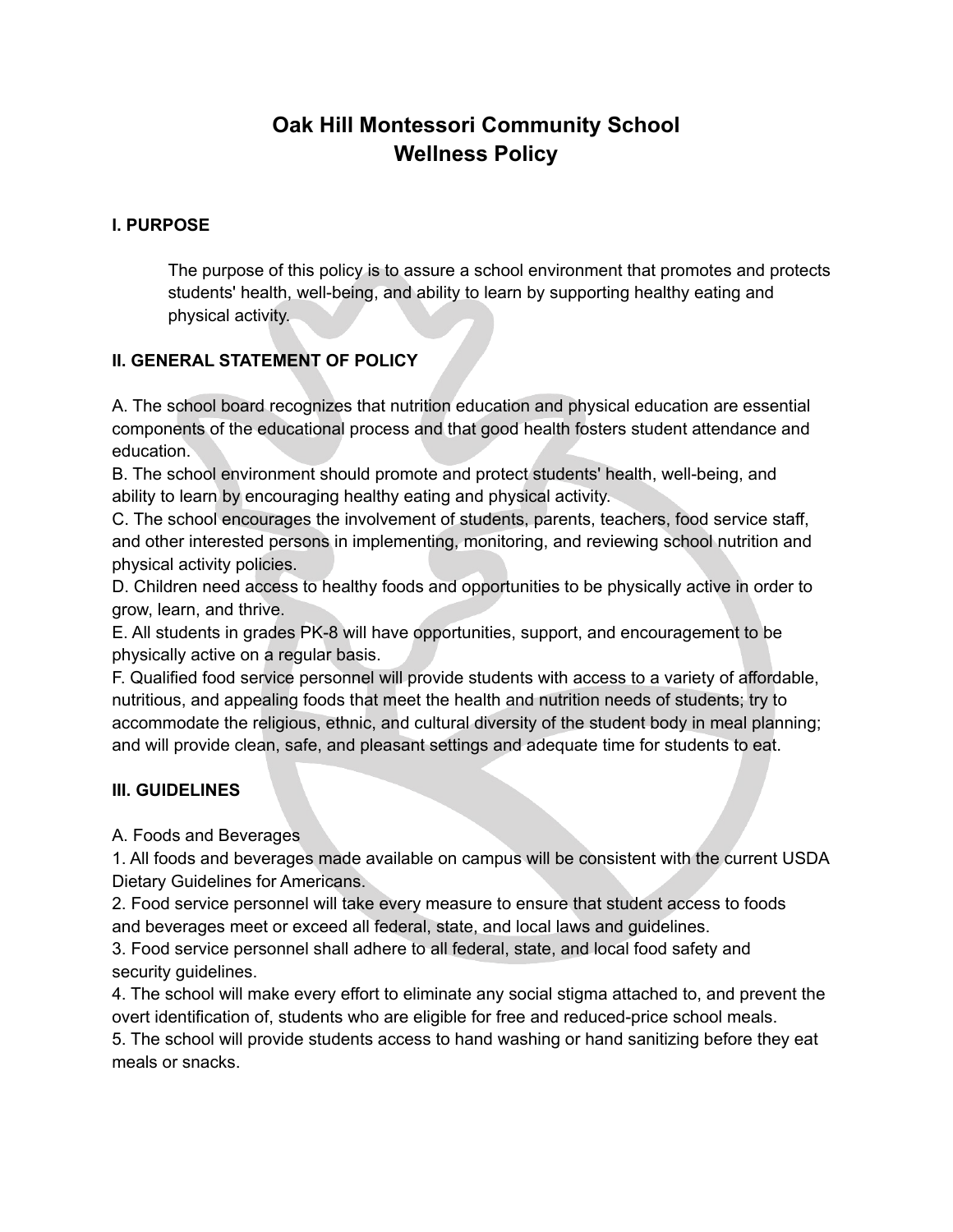6. The school will make every effort to provide students with sufficient time to eat after sitting down for school meals and will schedule meal periods at appropriate times during the school day.

7. The school will discourage tutoring, club, or organizational meetings or activities during mealtimes, unless students may eat during such activities.

## B. School Food Service Program/Personnel

1. The school will provide healthy and safe school meal programs that strictly comply with all federal, state, and local statutes and regulations.

2. The school shall designate an appropriate person to be responsible for the school's food service program, whose duties shall include the creation of nutrition guidelines and procedures for the selection of foods and beverages made available on campus to ensure food and beverage choices are consistent with current USDA Dietary Guidelines for Americans.

3. As part of the school's responsibility to operate a food service program, the school will provide continuing professional development for all food service personnel.

## C. Nutrition Education and Promotion

1. The school will encourage and support healthy eating by students and engage in nutrition promotion that is:

a. offered as part of a comprehensive program designed to provide students with the knowledge and skills necessary to promote and protect their health;

b. part of health education classes as well as classroom instruction in subjects such as math, science,language arts, social sciences, and elective subjects, where appropriate; c. enjoyable, developmentally appropriate, culturally relevant, and includes participatory activities, such as contests, promotions, taste testing, and field trips.

2. The school will encourage all students to make age appropriate, healthy selections of foods and beverages, including those sold individually outside the reimbursable school meal programs, such as through a la carte [snack] lines, vending machines, fundraising events, concession stands, and student stores.

3. The school will not use foods or beverages as rewards for academic performance or good behavior (unless this practice is allowed by a student's individual education plan or behavior intervention plan) and will not withhold food or beverages as punishment.

4. Corporate sponsored meal certificates, such as Book It are allowed as an incentive for academic performance.

# D. Physical Activity

1. Students need opportunities for physical activity and to fully embrace regular physical activity as a personal behavior. Toward that end, health education will reinforce the knowledge and self-management skills needed to maintain a healthy lifestyle and reduce sedentary activities such as watching television;

2. Opportunities for physical activity will be incorporated into other subject lessons, where appropriate; and

3. Classroom teachers will provide short physical activity breaks between lessons or classes, as appropriate.